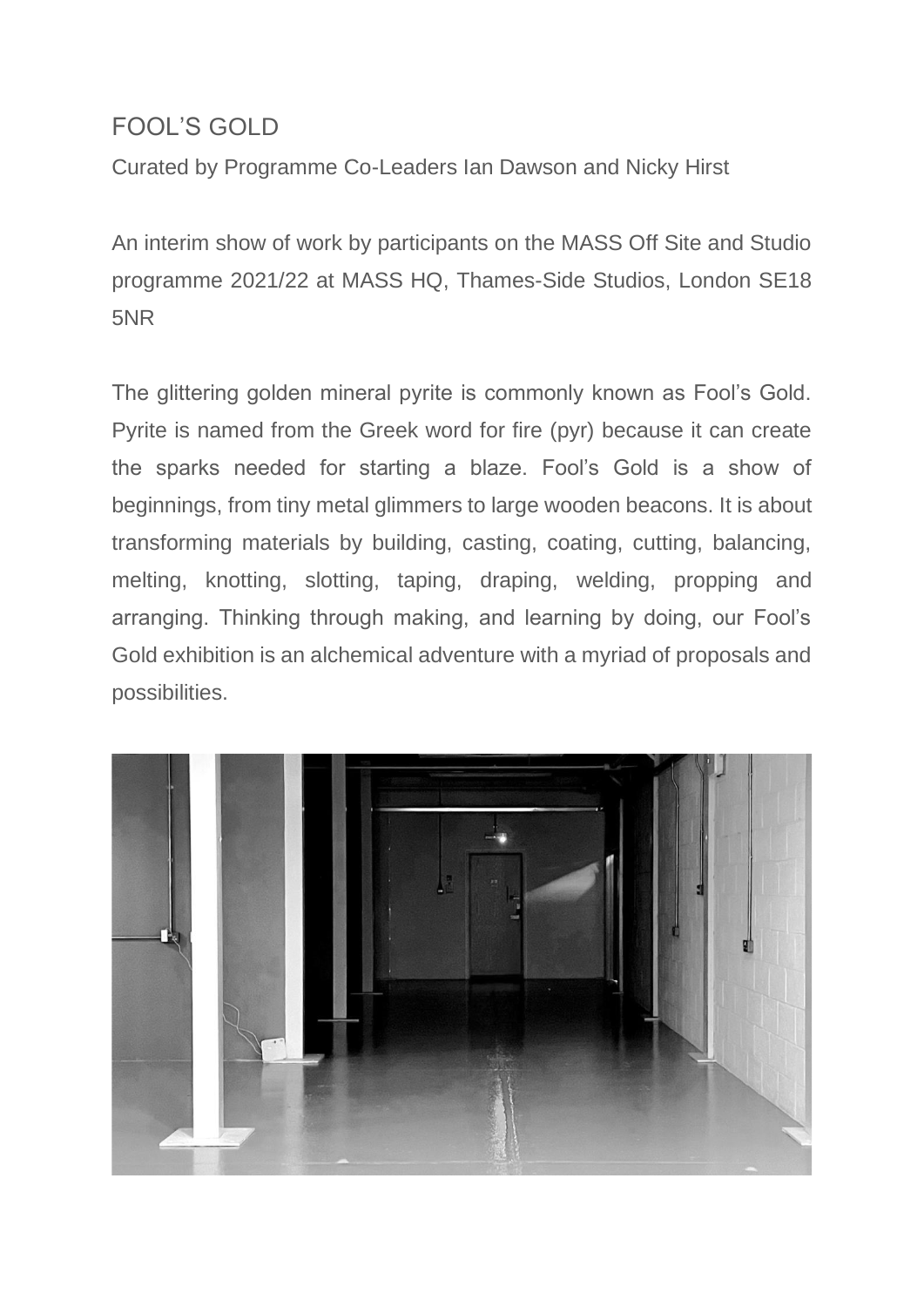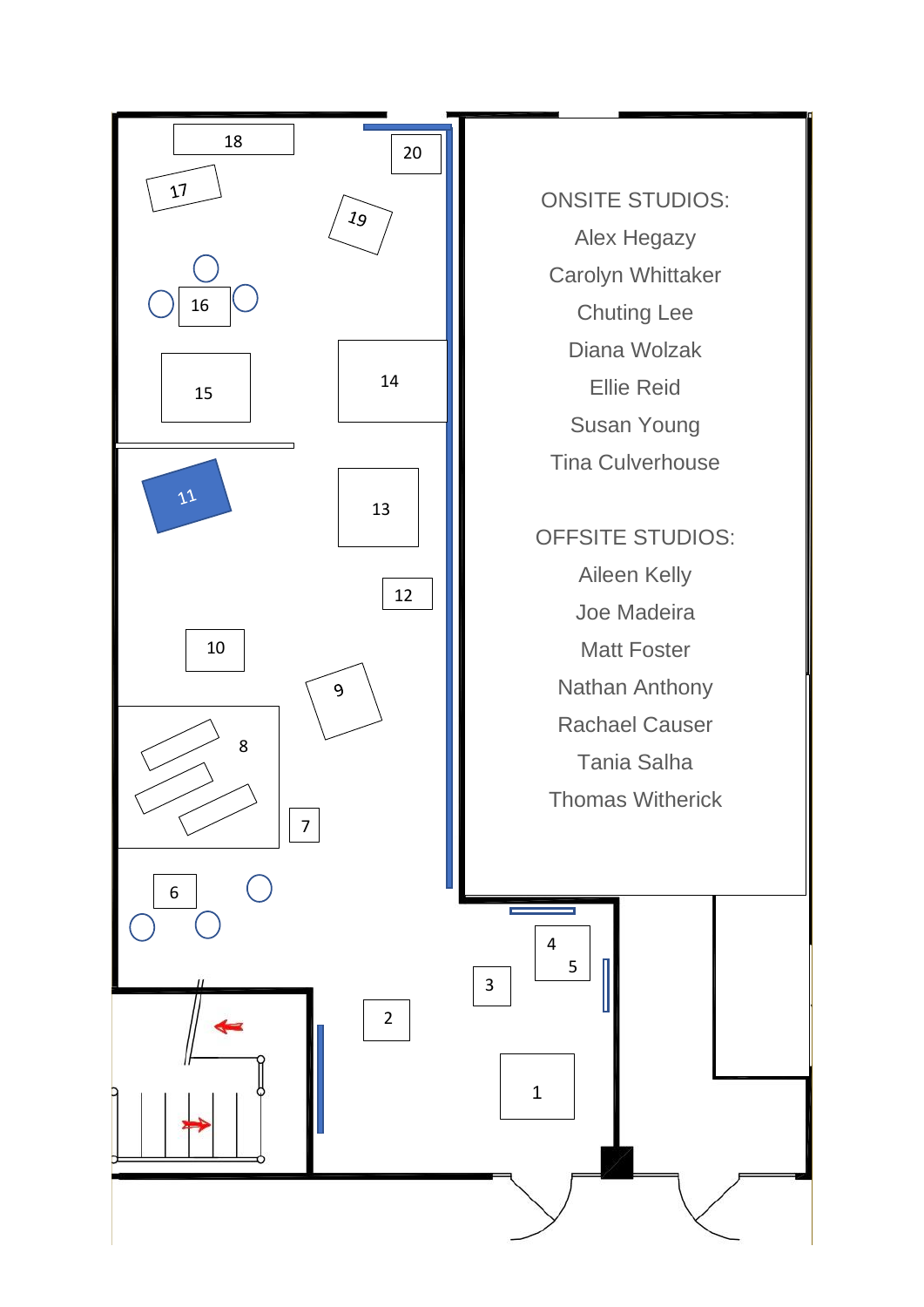## **WORKS**

1. Ellie Reid Glad of another, 2022 Wood, paint, liquid rubber, charcoal & copper Size variable

2. Matt Foster Midas and The Watchers, 2022 Steel, wood, plaster, wire and paint, approximately 2m high

3. Matt Foster Midas and The Watchers, 2022 Steel, wood, plaster, wire and paint, approximately 2m high

4. Joe Madeira Lustre, 2022 Digital print on canvas and silk, polyester filling, acrylic paint, colour pencils, cardboard and Velcro mounted on board, 128 x 90 cm

5. Joe Madeira Moisturous, 2022 Laser print collage on paper, Sellotape and leather cord, 170 x 50 cm

6. Alex Hegazy And then in the drenches of the doldrums, 2021 Plasticine, paper mâché, plaster, wire, mixed media, size variable

7. Diana Wolzak Genie, 2022 Metal, wool, plastic, nylon, 180 x 60 x 60 cm

8. Carolyn Whittaker Suspended studies for sharps, weights and cogs, 2022 Ice, watercolour, rock salt, acupuncture needles, clock cogs on Fabriano watercolour paper and Sussex writing paper, size variable

9. Ellie Reid Don't tell me that, 2022 Plywood, paint, graphite, pastel, fabric & thread Size variable

10. Aileen Kelly BEYOND, 2022 Wood, plasterboard, breeze block, fabric, 160 x 90 x 60 cm